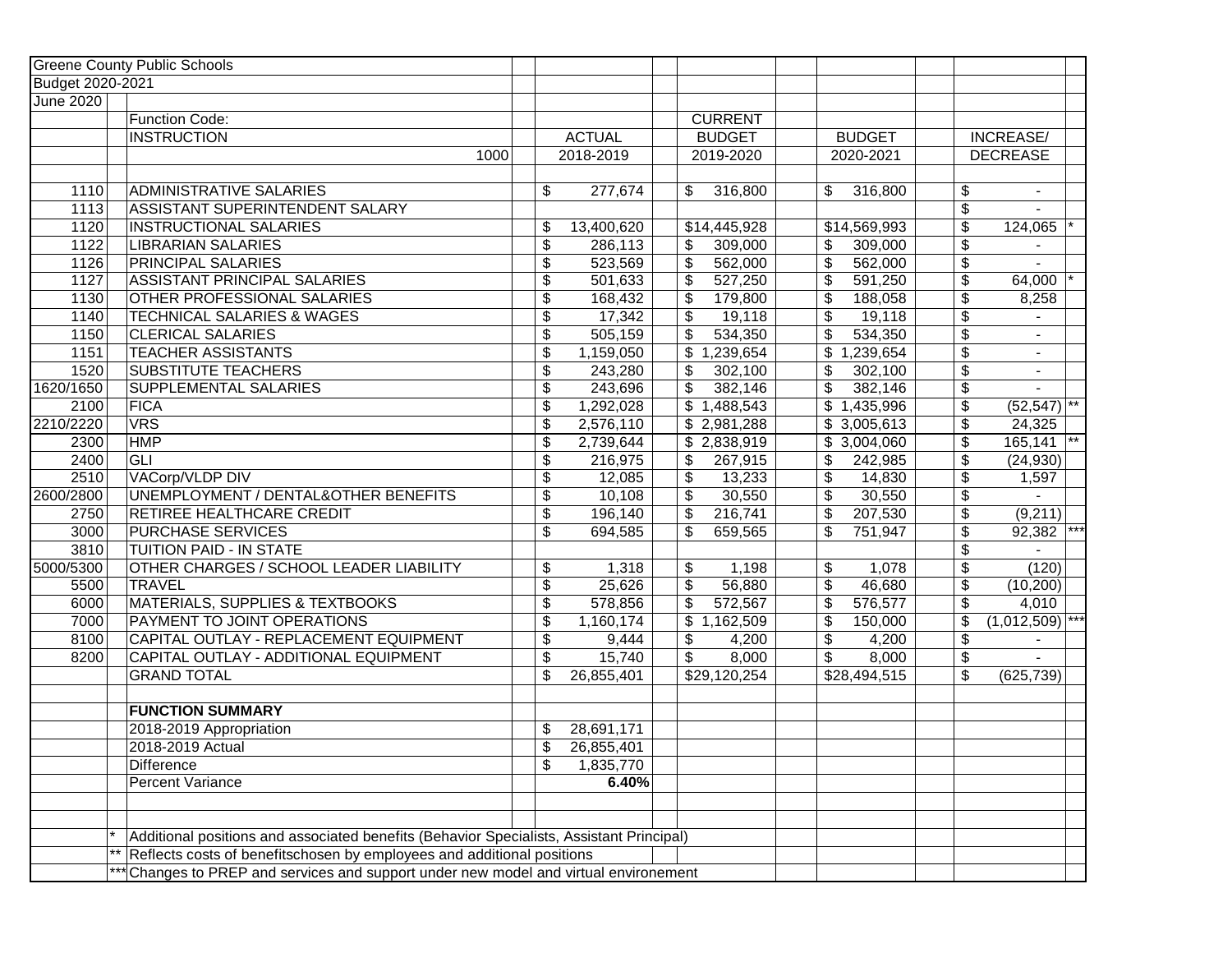|                  | <b>Greene County Public Schools</b>    |                           |               |                |                                      |                 |                 |
|------------------|----------------------------------------|---------------------------|---------------|----------------|--------------------------------------|-----------------|-----------------|
| Budget 2020-2021 |                                        |                           |               |                |                                      |                 |                 |
| June 2020        |                                        |                           |               |                |                                      |                 |                 |
|                  | Function Code:                         |                           |               | <b>CURRENT</b> |                                      |                 |                 |
|                  | ADMINISTRATION, ATTENDANCE & HEALTH    |                           | <b>ACTUAL</b> | <b>BUDGET</b>  | <b>BUDGET</b>                        |                 | INCREASE/       |
|                  | 2000                                   |                           | 2018-2019     | 2019-2020      | 2020-2021                            |                 | <b>DECREASE</b> |
|                  |                                        |                           |               |                |                                      |                 |                 |
| 1110/1113        | <b>SUPERVISORS SALARIES</b>            | \$                        | 326,651       | \$<br>345,000  | 345,000<br>$\mathbb{S}$              | \$              |                 |
| 1111             | <b>BOARD MEMBERS SALARIES</b>          | \$                        | 25,500        | \$<br>25,500   | \$<br>25,500                         | \$              |                 |
| 1112             | <b>SUPERINTENDENT SALARY</b>           | \$                        | 134,063       | \$<br>138,085  | 138,085                              | \$              | $\blacksquare$  |
| 1130             | <b>SCHOOL PSYCHOLOGISTS</b>            | \$                        | 130,494       | \$<br>135,500  | 135,500                              | \$              |                 |
| 1131             | <b>SCHOOL NURSE</b>                    | \$                        | 160,164       | \$<br>167,500  | 177,000                              | $\overline{\$}$ | 9,500           |
| 1150             | <b>CLERICAL</b>                        | \$                        | 248,366       | \$<br>257,000  | 270,500                              | \$              | 13,500          |
| 1620             | SUPPLEMENTAL SALARIES                  | \$                        | 9,891         | \$<br>10,000   | 10,000                               | \$              |                 |
| 2100             | FICA                                   | \$                        | 68,208        | \$<br>71,900   | 73,800                               | \$              | 1,900           |
| 2210/2220        | <b>VRS</b>                             | \$                        | 139,753       | \$<br>152,000  | 158,000                              | \$              | 6,000           |
| 2300             | HMP                                    | $\boldsymbol{\mathsf{S}}$ | 165,038       | \$<br>167,550  | 173,850                              | \$              | 6,300           |
| 2400             | GLI                                    | \$                        | 11,676        | \$<br>13,150   | $\boldsymbol{\mathsf{S}}$<br>13,150  | \$              |                 |
| 2510             | VACorp/VLDP DIV                        | \$                        | 689           | \$<br>740      | \$<br>740                            | \$              | $\sim$          |
| 2700             | <b>WORKER'S COMPENSATION</b>           | \$                        | 113,192       | \$<br>114,075  | \$<br>114,075                        | \$              |                 |
| 2750             | RETIREE HEALTHCARE CREDIT              | \$                        | 10,695        | \$<br>12,100   | \$<br>12,000                         | \$              | (100)           |
| 2800             | <b>DENTAL/OTHER BENEFITS</b>           | \$                        | 50,720        | \$<br>51,715   | \$<br>51,715                         | \$              |                 |
| 3000             | <b>PURCHASED SERVICES</b>              | \$                        | 99,919        | \$<br>109,250  | $\boldsymbol{\mathsf{S}}$<br>109,250 | \$              |                 |
| 3800             | PURCH. SRVICES - OTHER GOVT ENITIES    | \$                        | 5,586         | \$<br>7,800    | \$<br>5,300                          | \$              | (2,500)         |
| 5000             | <b>OTHER CHARGES</b>                   |                           |               |                |                                      | \$              |                 |
| 5200             | <b>COMMUNICATIONS</b>                  | \$                        | 1,200         | \$<br>4,000    | \$<br>3,000                          | \$              | (1,000)         |
| 5500             | <b>TRAVEL</b>                          | \$                        | 4,312         | \$<br>6,400    | \$<br>6,400                          | \$              |                 |
| 5600             | CONTRIBUTIONS TO OTHER ENTITIES        |                           |               | \$<br>500      | $\mathsf{\$}$<br>500                 | \$              | $\sim$          |
| 5800             | MISCELLANEOUS - PROF. DUES, SUBSCRIPTS |                           |               | \$<br>11,000   | \$<br>11,000                         | \$              | $\blacksquare$  |
| 6000             | <b>MATERIALS &amp; SUPPLIES</b>        | \$                        | 39,908        | \$<br>47,500   | $\overline{\$}$<br>47,500            | \$              | $\blacksquare$  |
| 8100             | CAPITAL OUTLAY - REPLACEMENT EQUIPMENT |                           |               |                |                                      | \$              | $\sim$          |
| 8200             | CAPITAL OUTLAY - ADDITIONAL EQUIPMENT  |                           |               |                |                                      | \$              |                 |
|                  | <b>GRAND TOTAL</b>                     | \$                        | 1,746,025     | \$1,848,265    | \$1,881,865                          | \$              | 33,600          |
|                  |                                        |                           |               |                |                                      |                 |                 |
|                  |                                        |                           |               |                |                                      |                 |                 |
|                  | <b>FUNCTION SUMMARY</b>                |                           |               |                |                                      |                 |                 |
|                  | 2018-2019 Appropriation                | \$                        | 1,748,283     |                |                                      |                 |                 |
|                  | 2018-2019 Actual                       | \$                        | 1,746,025     |                |                                      |                 |                 |
|                  | <b>Difference</b>                      | \$                        | 2,258         |                |                                      |                 |                 |
|                  | <b>Percent Variance</b>                |                           | 0.13%         |                |                                      |                 |                 |
|                  |                                        |                           |               |                |                                      |                 |                 |
|                  |                                        |                           |               |                |                                      |                 |                 |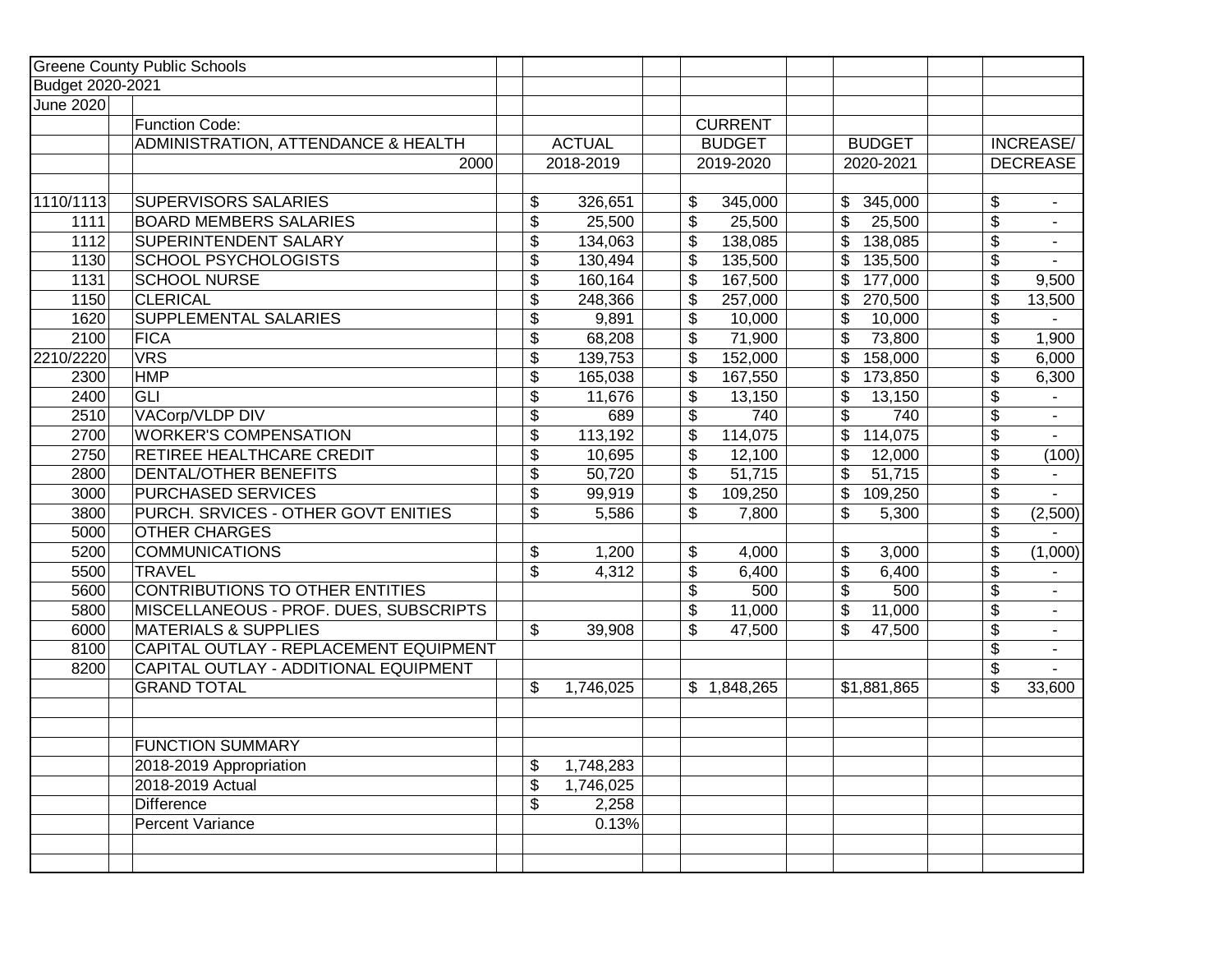|                  | <b>Greene County Public Schools</b>    |                                  |               |                                  |               |                                             |  |
|------------------|----------------------------------------|----------------------------------|---------------|----------------------------------|---------------|---------------------------------------------|--|
| Budget 2020-2021 |                                        |                                  |               |                                  |               |                                             |  |
| June 2020        |                                        |                                  |               |                                  |               |                                             |  |
|                  | <b>Function Code</b>                   |                                  |               | <b>CURRENT</b>                   |               |                                             |  |
|                  | <b>TRANSPORTATION</b>                  |                                  | <b>ACTUAL</b> | <b>BUDGET</b>                    | <b>BUDGET</b> | INCREASE/                                   |  |
|                  | 3000                                   |                                  | 2018-2019     | 2019-2020                        | 2020-2021     | <b>DECREASE</b>                             |  |
|                  |                                        |                                  |               |                                  |               |                                             |  |
| 1110             | ADMINISTRATION SALARIES                | \$                               | 60,000        | 64,620<br>\$                     | \$<br>64,620  | $\boldsymbol{\mathsf{S}}$                   |  |
| 1150             | <b>CLERICAL SALARIES</b>               | $\boldsymbol{\mathsf{S}}$        | 50,955        | \$<br>57,500                     | \$<br>57,500  | $\overline{\mathcal{S}}$                    |  |
| 1170             | <b>OPERATIVE SALARIES</b>              | $\boldsymbol{\mathsf{S}}$        | 749,969       | \$<br>870,748                    | \$<br>870,748 | $\boldsymbol{\mathsf{S}}$                   |  |
| 2100             | <b>FICA</b>                            | \$                               | 64,365        | \$<br>67,850                     | \$<br>67,850  | $\sqrt{2}$                                  |  |
| 2210/2220        | <b>VRS</b>                             | $\overline{\mathcal{S}}$         | 37,399        | \$<br>55,000                     | \$<br>55,000  | $\overline{\$}$                             |  |
| 2300             | <b>HMP</b>                             | $\boldsymbol{\theta}$            | 226,969       | \$<br>264,250                    | \$<br>275,000 | $\boldsymbol{\mathsf{S}}$<br>10,750         |  |
| 2400             | <b>GLI</b>                             | $\boldsymbol{\theta}$            | 7,101         | \$<br>8,000                      | \$<br>8,000   | \$                                          |  |
| 2510             | <b>BUS DRIVER VACORP/VLDP</b>          | \$                               | 589           | \$<br>610                        | \$<br>750     | $\boldsymbol{\mathsf{S}}$<br>140            |  |
| 2750             | <b>RETIREE HEALTHCARE CREDIT</b>       | $\overline{\boldsymbol{\theta}}$ | 595           | $\overline{\mathcal{S}}$<br>700  | \$<br>700     | $\overline{\mathfrak{s}}$                   |  |
| 2600/2800        | DENTAL/OTHER BENEFITS                  | $\boldsymbol{\mathsf{S}}$        | 653           | \$<br>3,000                      | \$<br>3,000   | $\boldsymbol{\mathsf{S}}$<br>$\overline{a}$ |  |
| 3000             | <b>PURCHASED SERVICES</b>              | $\boldsymbol{\theta}$            | 244,691       | \$<br>222,000                    | \$<br>242,000 | $\boldsymbol{\mathsf{S}}$<br>20,000         |  |
| 3420             | <b>PRIVATE CARRIER</b>                 | $\overline{\mathcal{S}}$         |               | \$<br>5,000                      | \$<br>5,000   | $\overline{\mathcal{S}}$                    |  |
| 3800             | TRANSPORTATION-MGMT-OTHER GOVT AGEN    | $\boldsymbol{\mathsf{S}}$        |               | $\boldsymbol{\mathsf{S}}$<br>100 | \$<br>100     | $\boldsymbol{\mathsf{S}}$                   |  |
| 5200             | COMMUNICATIONS                         | $\boldsymbol{\mathsf{S}}$        | 497           | \$<br>1,000                      | \$<br>1,000   | $\boldsymbol{\mathsf{S}}$                   |  |
| 5300             | <b>INSURANCE - FLEET</b>               | $\overline{\$}$                  | 34,136        | \$<br>37,010                     | \$<br>31,621  | \$<br>(5, 389)                              |  |
| 5500             | <b>TRAVEL</b>                          | $\overline{\mathcal{S}}$         | 798           | \$<br>1,000                      | \$<br>1,000   | $\overline{\mathbf{S}}$                     |  |
| 6000             | MATERIALS/SUPPLIES - MATERIALS         | $\boldsymbol{\mathsf{S}}$        | 9,004         | \$<br>10,700                     | \$<br>10,700  | $\boldsymbol{\mathsf{S}}$                   |  |
| 6008             | FUEL                                   | $\overline{\mathcal{S}}$         | 181,267       | \$<br>275,000                    | \$<br>275,000 | $\overline{\mathcal{L}}$                    |  |
| 8100             | CAPITAL OUTLAY - REPLACEMENT EQUIPMENT |                                  |               | \$<br>12,000                     | \$<br>12,000  | \$                                          |  |
| 8200             | CAPTIAL OUTLAY - ADDITIONAL EQUIPMENT  | \$                               | 703           |                                  |               | \$                                          |  |
|                  | <b>GRAND TOTAL</b>                     | $\mathfrak{S}$                   | 1,669,692     | \$1,956,088                      | \$1,981,589   | \$<br>25,501                                |  |
|                  | <b>FUNCTION SUMMARY</b>                |                                  |               |                                  |               |                                             |  |
|                  | 2018-2019 Appropriation                | \$                               | 1,974,869     |                                  |               |                                             |  |
|                  | 2018-2019 Actual                       | \$                               | 1,669,692     |                                  |               |                                             |  |
|                  | <b>Difference</b>                      | \$                               | 305,177       |                                  |               |                                             |  |
|                  | Percent Variance                       |                                  | 15.45%        |                                  |               |                                             |  |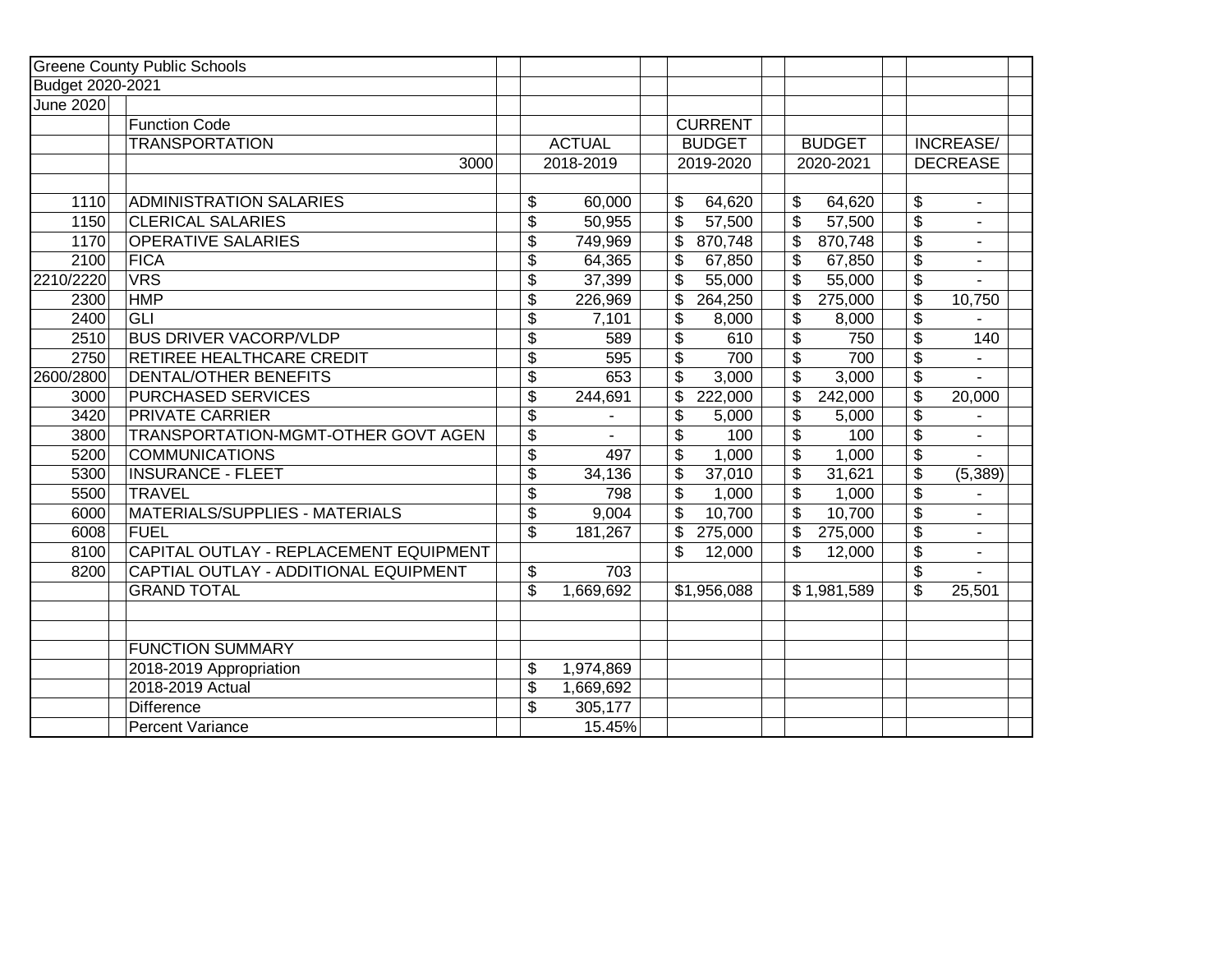|                  |         | <b>Greene County Public Schools</b>                                                                                |                           |               |         |                                 |                                        |                         |                                        |                 |
|------------------|---------|--------------------------------------------------------------------------------------------------------------------|---------------------------|---------------|---------|---------------------------------|----------------------------------------|-------------------------|----------------------------------------|-----------------|
| Budget 2020-2021 |         |                                                                                                                    |                           |               |         |                                 |                                        |                         |                                        |                 |
| <b>June 2020</b> |         |                                                                                                                    |                           |               |         |                                 |                                        |                         |                                        |                 |
|                  |         | <b>Function Code</b>                                                                                               |                           |               |         | <b>CURRENT</b>                  |                                        |                         |                                        |                 |
|                  |         | MAINTENANCE, CUSTODIAL & SECURITY SERVICES                                                                         |                           | <b>ACTUAL</b> |         | <b>BUDGET</b>                   | <b>BUDGET</b>                          |                         | <b>INCREASE/</b>                       |                 |
|                  |         | 4000                                                                                                               |                           | 2018-2019     |         | 2019-2020                       |                                        | 2020-2021               |                                        | <b>DECREASE</b> |
|                  |         |                                                                                                                    |                           |               |         |                                 |                                        |                         |                                        |                 |
| 1160             |         | <b>TRADES SALARIES</b>                                                                                             | \$                        | 290,481       |         | 346,960                         | \$                                     | 376,960                 | \$                                     | 30,000          |
| 1190             |         | <b>SERVICE SALARIES</b>                                                                                            | \$                        | 501,032       |         | 556,500<br>\$                   | \$                                     | 558,500                 | $\overline{\boldsymbol{\mathfrak{s}}}$ | 2,000           |
| 2100             |         | <b>FICA</b>                                                                                                        | \$                        | 59,206        |         | \$<br>67,250                    | \$                                     | 68,200                  | $\overline{\mathbf{S}}$                | 950             |
| 2210/2220        |         | <b>VRS</b>                                                                                                         | $\frac{1}{2}$             | 48,630        |         | \$<br>68,250                    | $\overline{\mathcal{S}}$               | 68,900                  | $\overline{\$}$                        | 650             |
| 2300             |         | <b>HMP</b>                                                                                                         | $\overline{\mathcal{L}}$  | 177,548       |         | \$<br>184,825                   | $\overline{\mathcal{L}}$               | 184,825                 | $\overline{\$}$                        |                 |
| 2400             |         | GLI                                                                                                                | $\boldsymbol{\mathsf{S}}$ | 9,703         |         | \$<br>16,300                    | $\overline{\boldsymbol{\mathfrak{s}}}$ | 15,800                  | $\overline{\$}$                        | (500)           |
| 2510             |         | <b>BUS DRIVER VACORP/VLDP</b>                                                                                      | $\boldsymbol{\mathsf{S}}$ | 846           |         | \$<br>949                       | \$                                     | 952                     | $\overline{\$}$                        | 3               |
| 2750             |         | RHCC                                                                                                               | $\overline{\mathcal{L}}$  | 536           |         | $\overline{\mathcal{S}}$<br>600 | $\overline{\mathcal{L}}$               | 600                     | $\overline{\$}$                        | ÷,              |
| 2800             |         | <b>DENTAL/OTHER BENEFITS</b>                                                                                       | \$                        | 3,255         |         | \$<br>3,500                     | \$                                     | 3,500                   | $\overline{\$}$                        |                 |
| 3000             |         | <b>PURCHASED SERVICES</b>                                                                                          | \$                        | 423,530       |         | \$<br>381,980                   | \$                                     | 393,480                 | $\overline{\mathbf{e}}$                | 11,500          |
| 5100             |         | UTILITIES                                                                                                          | \$                        | 776,848       |         | \$<br>831,580                   | \$                                     | 831,580                 | $\overline{\$}$                        |                 |
| 5200             |         | <b>COMMUNICATIONS</b>                                                                                              | \$                        | 111,157       |         | \$<br>97,000                    | \$                                     | 99,000                  | $\overline{\$}$                        | 2,000           |
| 5300             |         | INSURANCE - BUILDINGS/OTHER                                                                                        | \$                        | 55,500        |         | \$<br>55,025                    | \$                                     | 55,549                  | $\overline{\mathbf{S}}$                | 524             |
| 5500             |         | <b>TRAVEL</b>                                                                                                      | \$                        |               |         | \$<br>1,070                     | \$                                     | 1,070                   | $\overline{\mathcal{E}}$               |                 |
| 6000             |         | <b>MATERIALS/SUPPLIES</b>                                                                                          | \$                        | 507,760       | $\star$ | \$<br>251,100                   | \$                                     | 307,600                 | $\overline{\$}$                        | 56,500          |
| 8100             |         | CAPITAL OUTLAY - REPLACEMENT EQUIPEMNT                                                                             | \$                        | 20,545        |         | \$<br>44,000                    | \$                                     | 44,000                  | $\overline{\mathcal{E}}$               |                 |
| 8200             |         | CAPITAL OUTLAY - ADDITIONAL EQUIPMENT                                                                              | \$                        |               |         | \$<br>4,000                     | \$                                     | 4,000                   | \$                                     | $\overline{a}$  |
|                  |         | <b>GRAND TOTAL</b>                                                                                                 | $\overline{\mathcal{L}}$  | 2,986,578     |         | \$2,910,889                     |                                        | $\overline{$}3,014,516$ | \$                                     | 103,627         |
|                  |         |                                                                                                                    |                           |               |         |                                 |                                        |                         |                                        |                 |
|                  |         |                                                                                                                    |                           |               |         |                                 |                                        |                         |                                        |                 |
|                  |         | <b>FUNCTION SUMMARY</b>                                                                                            |                           |               |         |                                 |                                        |                         |                                        |                 |
|                  |         | 2018-2019 Appropriation                                                                                            | \$                        | 2,802,852     |         |                                 |                                        |                         |                                        |                 |
|                  |         | 2018-2019 Actual                                                                                                   | $\overline{\mathcal{S}}$  | 2,986,578     |         |                                 |                                        |                         |                                        |                 |
|                  |         | <b>Difference</b>                                                                                                  | \$                        | (183, 726)    |         |                                 |                                        |                         |                                        |                 |
|                  |         | <b>Percent Variance</b>                                                                                            |                           | $-6.55%$      |         |                                 |                                        |                         |                                        |                 |
|                  |         |                                                                                                                    |                           |               |         |                                 |                                        |                         |                                        |                 |
|                  |         |                                                                                                                    |                           |               |         |                                 |                                        |                         |                                        |                 |
|                  | $\star$ | Higher costs of repair and maintenance driven by increased enrollment usage and aging buildings and infrastructure |                           |               |         |                                 |                                        |                         |                                        |                 |
|                  |         |                                                                                                                    |                           |               |         |                                 |                                        |                         |                                        |                 |
|                  |         |                                                                                                                    |                           |               |         |                                 |                                        |                         |                                        |                 |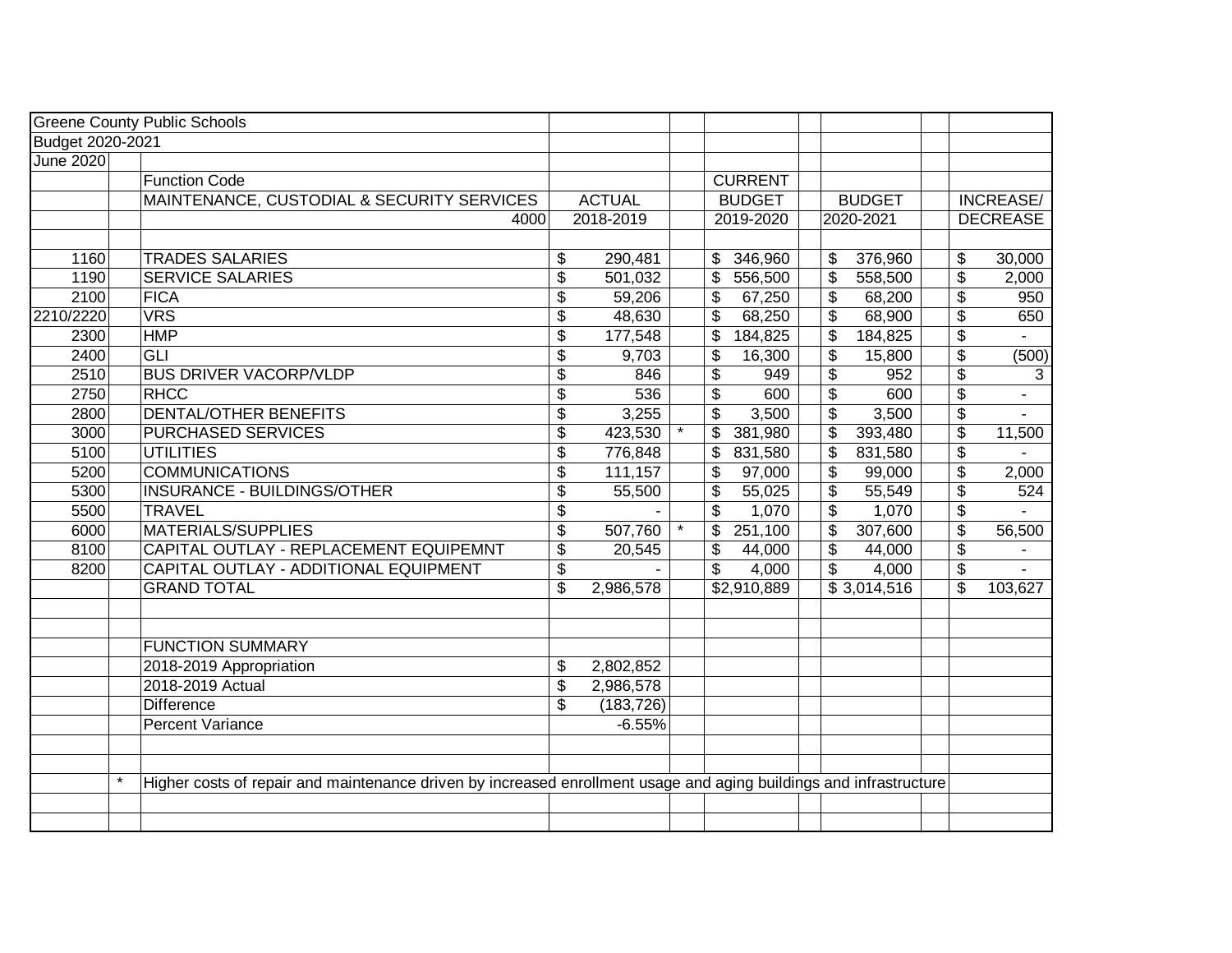|                  | <b>Greene County Public Schools</b>                                                                  |                                |         |                |               |                 |                          |
|------------------|------------------------------------------------------------------------------------------------------|--------------------------------|---------|----------------|---------------|-----------------|--------------------------|
| Budget 2020-2021 |                                                                                                      |                                |         |                |               |                 |                          |
| June 2020        |                                                                                                      |                                |         |                |               |                 |                          |
|                  | Function Code                                                                                        |                                |         | <b>CURRENT</b> |               |                 |                          |
|                  | NON-INSTRUCTION OPERATION (SNP)                                                                      | <b>ACTUAL</b>                  |         | <b>BUDGET</b>  | <b>BUDGET</b> | INCREASE/       |                          |
|                  | 5000                                                                                                 | 2018-2019                      |         | 2019-2020      | 2020-2021     | <b>DECREASE</b> |                          |
| 3000             | <b>PURCHASED SERVICES</b>                                                                            | \$<br>816,424.37               | $\star$ | \$<br>750,000  | 750,000<br>\$ | \$              | $\overline{\phantom{a}}$ |
| 6040             | SCHOOL FOOD SER-SOFTWARE-DIVISION                                                                    | \$<br>2,400.00                 |         | \$<br>2,000    | \$<br>2,000   | \$              |                          |
| 8200             | CAPTIAL OUTLAY - ADDITIONAL EQUIPMENT                                                                | \$                             |         |                | \$            | \$              |                          |
|                  | <b>GRAND TOTAL</b>                                                                                   | \$<br>818,824.37               |         | \$<br>752,000  | 752,000<br>\$ | \$              | $\blacksquare$           |
|                  | <b>FUNCTION SUMMARY</b>                                                                              |                                |         |                |               |                 |                          |
|                  | 2018-2019 Appropriation                                                                              | \$<br>710,000                  |         |                |               |                 |                          |
|                  | 2018-2019 Actual                                                                                     | \$<br>818,824                  |         |                |               |                 |                          |
|                  | <b>Difference</b>                                                                                    | \$<br>(108, 824)               |         |                |               |                 |                          |
|                  | Percent Variance                                                                                     | $-15.33%$                      |         |                |               |                 |                          |
|                  |                                                                                                      | *All Pass-Thru Federal Dollars |         |                |               |                 |                          |
|                  | *All "in and out" money - we don't spend more than actually received from Federal & State government |                                |         |                |               |                 |                          |
|                  | 100% pass through funds                                                                              |                                |         |                |               |                 |                          |
|                  |                                                                                                      |                                |         |                |               |                 |                          |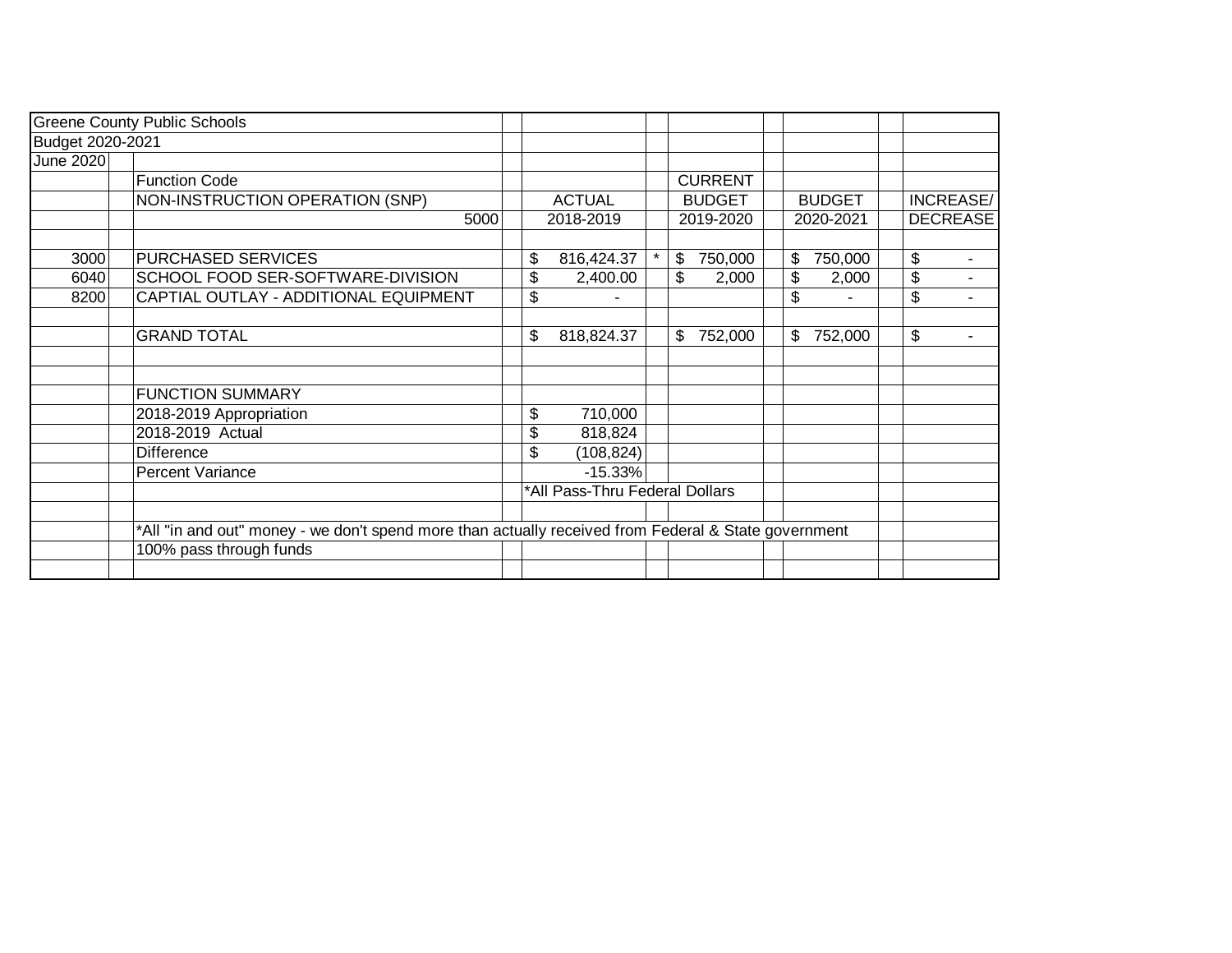|                  | <b>Greene County Public Schools</b> |         |               |   |                           |                |    |               |                           |                |
|------------------|-------------------------------------|---------|---------------|---|---------------------------|----------------|----|---------------|---------------------------|----------------|
| Budget 2020-2021 |                                     |         |               |   |                           |                |    |               |                           |                |
| June 2020        |                                     |         |               |   |                           |                |    |               |                           |                |
|                  | <b>Function Code</b>                |         |               |   |                           | <b>CURRENT</b> |    |               |                           |                |
|                  | <b>FACILITIES</b>                   |         | <b>ACTUAL</b> |   |                           | <b>BUDGET</b>  |    | <b>BUDGET</b> | <b>INCREASE/</b>          |                |
|                  | 6000                                |         | 2018-2019     |   |                           | 2019-2020      |    | 2020-2021     | <b>DECREASE</b>           |                |
| 3000             | <b>PURCHASED SERVICES</b>           | $\star$ | \$            |   | \$                        | 8,000          | \$ | 8,000         | \$                        | $\blacksquare$ |
| 6000             | MATERIALS/SUPPLIES                  |         | \$            |   | \$                        |                |    |               | \$                        | ۰              |
| 8100             | CAPITAL OUTLAY - REPLACE            |         | \$            |   | \$                        | $\blacksquare$ |    |               | \$                        | $\blacksquare$ |
| 8200             | <b>CAPITAL OUTLAY - ADD</b>         |         | \$<br>۰       |   | \$                        | $\blacksquare$ |    |               | $\frac{1}{2}$             | $\blacksquare$ |
|                  | <b>GRAND TOTAL</b>                  |         | \$<br>$\sim$  | * | $\boldsymbol{\mathsf{S}}$ | 8,000          | \$ | 8,000         | $\boldsymbol{\mathsf{S}}$ | ۰              |
|                  | <b>FUNCTION SUMMARY</b>             |         |               |   |                           |                |    |               |                           |                |
|                  | 2018-2019 Appropriation             |         | \$<br>8,000   |   |                           |                |    |               |                           |                |
|                  | 2018-2019 Actual                    |         | \$            |   |                           |                |    |               |                           |                |
|                  | <b>Difference</b>                   |         | \$<br>8,000   |   |                           |                |    |               |                           |                |
|                  | Percent Variance                    |         | 100.00%       |   |                           |                |    |               |                           |                |
|                  |                                     |         |               |   |                           |                |    |               |                           |                |
|                  |                                     |         |               |   |                           |                |    |               |                           |                |
|                  |                                     |         |               |   |                           |                |    |               |                           |                |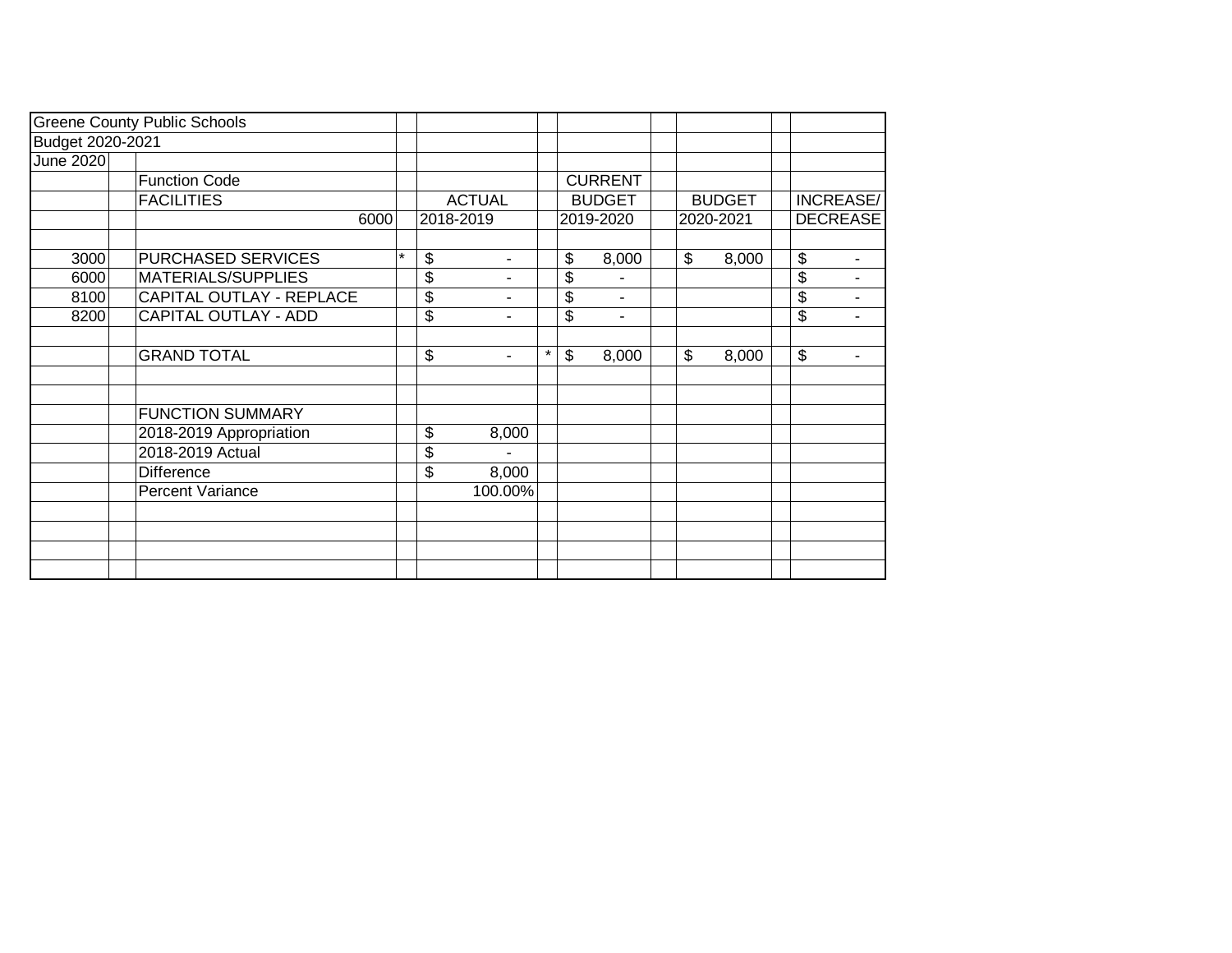| <b>Greene County Public Schools</b> |                                             |  |    |               |                |               |    |                 |
|-------------------------------------|---------------------------------------------|--|----|---------------|----------------|---------------|----|-----------------|
| Budget 2020-2021                    |                                             |  |    |               |                |               |    |                 |
| June 2020                           |                                             |  |    |               |                |               |    |                 |
|                                     | <b>Function Code</b>                        |  |    |               | <b>CURRENT</b> |               |    |                 |
|                                     | <b>DEBT SERVICE</b>                         |  |    | <b>ACTUAL</b> | <b>BUDGET</b>  | <b>BUDGET</b> |    | INCREASE/       |
|                                     | 7000                                        |  |    | 2018-2019     | 2019-2020      | 2020-2021     |    | <b>DECREASE</b> |
|                                     |                                             |  |    |               |                |               |    |                 |
| 5800                                | <b>MISCELLANEOUS CHARGES</b>                |  | \$ | 1,525         | \$<br>3,000    | \$<br>3,000   | \$ |                 |
| 9000                                | MISCELLANEOUS CHARGES                       |  |    |               |                |               | \$ |                 |
| 9100                                | REDEMPTION OF PRINCIPAL - PAYMENT OF BONDS  |  | \$ | 1,360,000     | \$1,365,000    | \$1,400,000   | \$ | 35,000          |
| 9200                                | REDEMPTION OF PRINCIPAL - INTEREST ON LOANS |  | \$ | 1,647,079     | \$1,375,739    | \$1,322,975   | \$ | (52, 764)       |
|                                     | <b>GRAND TOTAL</b>                          |  | \$ | 3,008,604     | \$2,743,739    | \$2,725,975   | \$ | (17, 764)       |
|                                     |                                             |  |    |               |                |               |    |                 |
|                                     |                                             |  |    |               |                |               |    |                 |
|                                     | <b>FUNCTION SUMMARY</b>                     |  |    |               |                |               |    |                 |
|                                     | 2018-2019 Appropriation                     |  | \$ | 3,010,079     |                |               |    |                 |
|                                     | 2018-2019 Actual                            |  | \$ | 3,008,604     |                |               |    |                 |
|                                     | <b>Difference</b>                           |  | \$ | 1,475         |                |               |    |                 |
|                                     | <b>Percent Variance</b>                     |  |    | 0.05%         |                |               |    |                 |
|                                     |                                             |  |    |               |                |               |    |                 |
|                                     |                                             |  |    |               |                |               |    |                 |
|                                     |                                             |  |    |               |                |               |    |                 |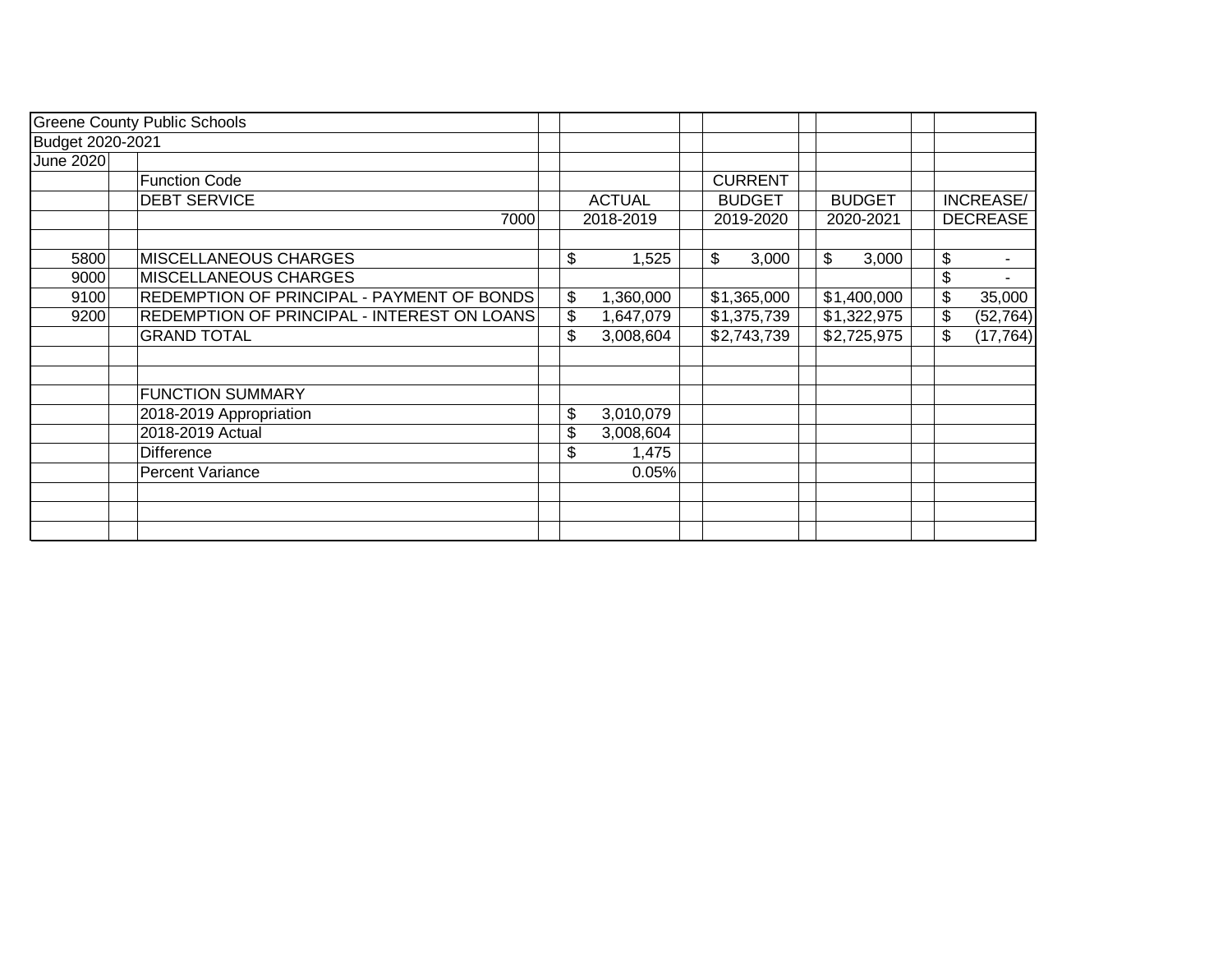| Budget 2020-2021 |                                                |                                  |               |                          |                |                          |               |                                      |                 |              |
|------------------|------------------------------------------------|----------------------------------|---------------|--------------------------|----------------|--------------------------|---------------|--------------------------------------|-----------------|--------------|
| <b>June 2020</b> |                                                |                                  |               |                          |                |                          |               |                                      |                 |              |
|                  | <b>Function Code</b>                           |                                  |               |                          | <b>CURRENT</b> |                          |               |                                      |                 |              |
|                  | <b>TECHNOLOGY</b>                              |                                  | <b>ACTUAL</b> |                          | <b>BUDGET</b>  |                          | <b>BUDGET</b> |                                      | INCREASE/       |              |
|                  | 8000                                           |                                  | 2018-2019     |                          | 2019-2020      |                          | 2020-2021     |                                      | <b>DECREASE</b> |              |
|                  |                                                |                                  |               |                          |                |                          |               |                                      |                 |              |
| 1110             | <b>ADMINISTRATIVE SALARIES</b>                 | \$                               | 106,180       | $\overline{\$}$          | 109,365        | \$                       | 109,365       | $\boldsymbol{\mathsf{S}}$            | $\sim$          |              |
| 1120             | <b>TECHNOLOGY - SALARIES</b>                   | $\overline{\mathcal{S}}$         | 130,689       | $\overline{\mathcal{S}}$ | 170,335        | \$                       | 170,335       | $\overline{\mathcal{S}}$             |                 |              |
| 1141             | <b>DIV TECHNICAL SUPPORT</b>                   | $\overline{\mathcal{L}}$         | 65,000        | $\overline{\mathcal{L}}$ | 67,000         | $\overline{\mathcal{L}}$ |               | $\overline{\mathcal{L}}$             | (67,000)        | $\star\star$ |
| 1620             | <b>TECHNOLOGY - SUPPLEMENTS</b>                | $\overline{\mathcal{S}}$         | 6,000         | \$                       | 10,000         | $\overline{\mathbf{e}}$  | 10,000        | $\overline{\boldsymbol{\theta}}$     |                 |              |
| 2100             | <b>FICA</b>                                    | $\overline{\boldsymbol{\theta}}$ | 22,933        | \$                       | 28,550         | \$                       | 20,500        | $\overline{\mathcal{S}}$             | (8,050)         |              |
| 2210/2220        | <b>VRS</b>                                     | $\overline{\mathcal{L}}$         | 47,333        | \$                       | 55,000         | \$                       | 42,500        | \$                                   | (12,500)        |              |
| 2300             | <b>HMP</b>                                     | $\overline{\mathcal{S}}$         | 35,138        | \$                       | 44,025         | $\overline{\mathcal{E}}$ | 26,500        | $\overline{\boldsymbol{\theta}}$     | (17, 525)       |              |
| 2400             | <b>GLI</b>                                     | $\overline{\$}$                  | 3,954         | \$                       | 4,670          | \$                       | 1,800         | $\boldsymbol{\theta}$                | (2,870)         |              |
| 2510             | VACORP/VLDP                                    | $\overline{\mathcal{S}}$         |               | $\overline{\$}$          | 44             | $\overline{\$}$          |               | $\overline{\mathcal{S}}$             | (44)            |              |
| 2750             | RETIREE HEALTHCARE CREDIT                      | $\overline{\mathcal{S}}$         | 3,622         | \$                       | 4,240          | $\overline{\mathcal{S}}$ | 3,200         | $\overline{\boldsymbol{\mathsf{s}}}$ | (1,040)         |              |
| 3000             | <b>PURCHASE SERVICES</b>                       | $\overline{\mathcal{S}}$         | 108,635       | \$                       | 87,200         | \$                       | 87,300        | $\overline{\$}$                      | 100             |              |
| 5001             | <b>TELECOMMUNICATIONS</b>                      | $\overline{\mathcal{S}}$         | 28,734        | \$                       | 55,500         | $\overline{\mathcal{S}}$ | 55,500        | $\overline{\mathfrak{s}}$            | $\mathbf{r}$    |              |
| 5500             | <b>TRAVEL</b>                                  | \$                               | 1,200         | \$                       | 5,000          | \$                       | 5,000         | $\frac{1}{2}$                        | $\blacksquare$  |              |
| 6000             | <b>MATERIALS &amp; SUPPLIES</b>                | $\overline{\$}$                  | 50,672        | $\overline{\mathcal{L}}$ | 33,980         | $\overline{\mathcal{L}}$ | 33,880        | $\overline{\mathcal{E}}$             | (100)           |              |
| 6040             | <b>SOFTWARE</b>                                | $\overline{\mathcal{S}}$         | 147,609       | \$                       | 205,480        | \$                       | 225,030       | $\overline{\boldsymbol{\mathsf{s}}}$ | 19,550          |              |
| 6060             | NON-CAPITALIZED TECH INFRASTRUCTURE            |                                  |               |                          |                |                          |               | $\frac{1}{2}$                        |                 |              |
| 8110             | <b>REPLACEMENT HARDWARE</b>                    | $\overline{\$}$                  | 213,981       | \$                       | 56,618         | \$                       | 61,880        | $\overline{\$}$                      | 5,262           |              |
| 8120             | REPLACEMENT INFRASTRUCTURE                     | $\overline{\$}$                  | 43,299        | \$                       | 88,222         | \$                       | 88,222        | $\overline{\boldsymbol{\mathsf{s}}}$ |                 |              |
| 8210             | ADDITIONAL HARDWARE                            | $\sqrt{3}$                       | 305,009       | \$                       | 270,820        | \$                       | 270,270       | \$                                   | (550)           |              |
| 8220             | ADDITIONAL INFRASTRUCTURE                      | $\overline{\$}$                  |               |                          |                |                          |               | $\boldsymbol{\mathsf{S}}$            |                 |              |
|                  | <b>GRAND TOTAL</b>                             | $\overline{\$}$                  | 1,319,988     |                          | \$1,296,049    |                          | \$1,211,282   | $\overline{\mathfrak{s}}$            | (84, 767)       |              |
|                  |                                                |                                  |               |                          |                |                          |               |                                      |                 |              |
|                  | <b>FUNCTION SUMMARY</b>                        |                                  |               |                          |                |                          |               |                                      |                 |              |
|                  | 2018-2019 Appropriation                        | \$                               | 1,237,729     |                          |                |                          |               |                                      |                 |              |
|                  | 2018-2019 Actual                               | $\overline{\$}$                  | 1,319,988     |                          |                |                          |               |                                      |                 |              |
|                  | <b>Difference</b>                              | \$                               | (82, 259)     |                          |                |                          |               |                                      |                 |              |
|                  | <b>Percent Variance</b>                        |                                  | $-6.65%$      |                          |                |                          |               |                                      |                 |              |
|                  |                                                |                                  |               |                          |                |                          |               |                                      |                 |              |
|                  |                                                |                                  |               |                          |                |                          |               |                                      |                 |              |
|                  | Internet connectivity /Fiber lines             |                                  |               |                          |                |                          |               |                                      |                 |              |
|                  | $***$<br>Data Specialist Position and Benefits |                                  |               |                          |                |                          |               |                                      |                 |              |
|                  |                                                |                                  |               |                          |                |                          |               |                                      |                 |              |
|                  |                                                |                                  |               |                          |                |                          |               |                                      |                 |              |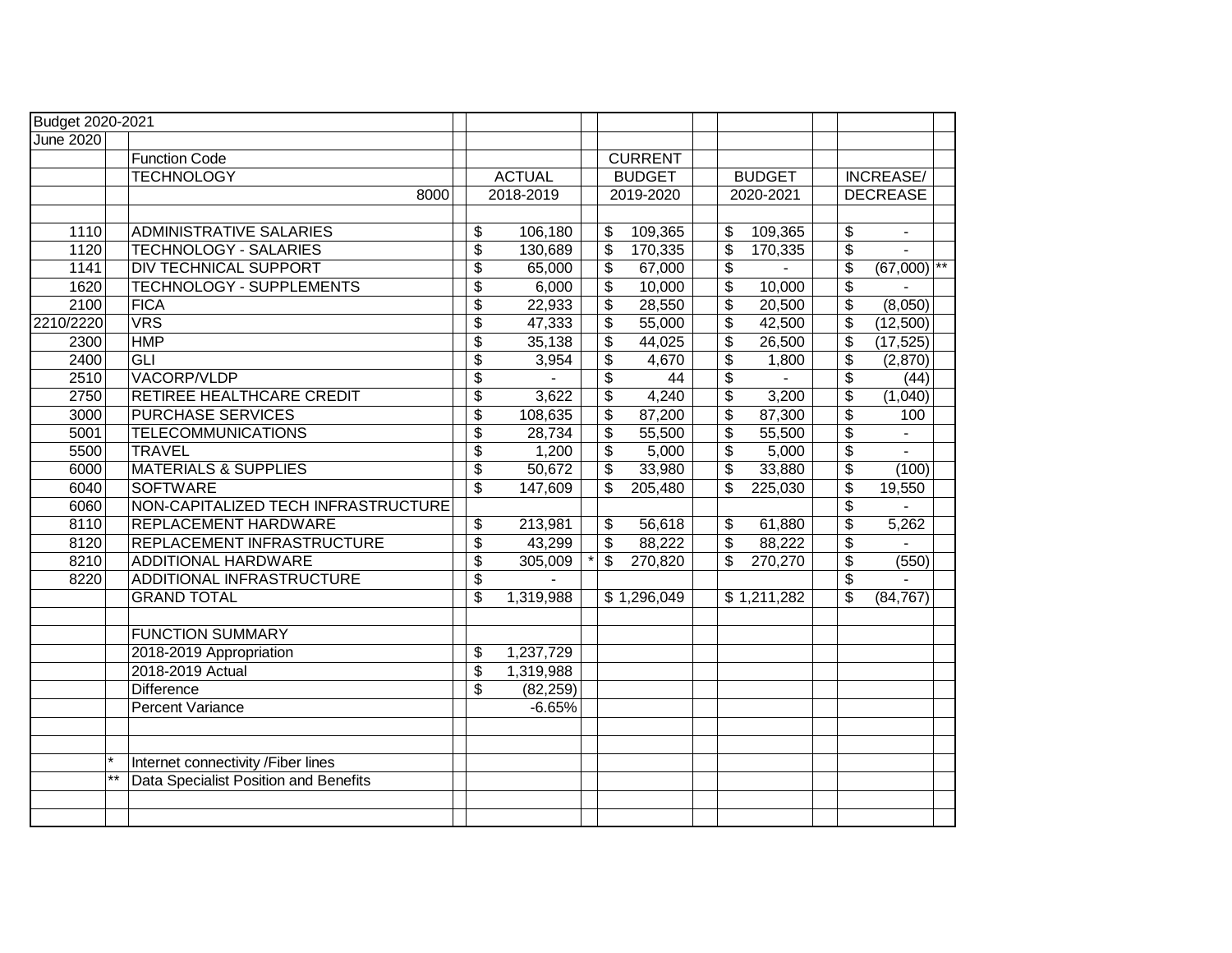|                       | <b>Greene County Public Schools</b>                                                      |                                                      |    |               |    |                  |       |  |
|-----------------------|------------------------------------------------------------------------------------------|------------------------------------------------------|----|---------------|----|------------------|-------|--|
| Budget 2020-2021      |                                                                                          |                                                      |    |               |    |                  |       |  |
| June 2020             |                                                                                          |                                                      |    |               |    |                  |       |  |
|                       |                                                                                          |                                                      |    |               |    |                  |       |  |
|                       |                                                                                          | <b>BUDGET</b>                                        |    | <b>BUDGET</b> |    | <b>INCREASE/</b> |       |  |
| <b>RECAPITULATION</b> |                                                                                          | 2019-2020                                            |    | 2020-2021     |    | <b>DECREASE</b>  | $\%$  |  |
|                       |                                                                                          |                                                      |    |               |    |                  |       |  |
| 1000                  | <b>INSTRUCTION</b>                                                                       | \$<br>29,120,254                                     | \$ | 28,494,515    | \$ | (625, 739)       | $-2%$ |  |
| 2000                  | <b>ADMINISTRATION</b>                                                                    | $\overline{\mathbb{S}}$<br>1,848,265                 | \$ | 1,881,865     | \$ | 33,600           | 2%    |  |
| 3000                  | <b>TRANSPORTATION</b>                                                                    | \$<br>1,956,088                                      | \$ | 1,981,589     | \$ | 25,501           | 1%    |  |
| 4000                  | <b>MAINTENANCE</b>                                                                       | $\overline{\mathcal{S}}$<br>2,910,889                | \$ | 3,014,516     | \$ | 103,627          | 4%    |  |
| 5000                  | NON-INSTRUCTIONAL (SNP)                                                                  | $\overline{\$}$<br>752,000                           | \$ | 752,000       | \$ |                  | 0%    |  |
| 6000                  | <b>FACILITIES</b>                                                                        | \$<br>8,000                                          | \$ | 8,000         | \$ |                  | 0%    |  |
| 7000                  | <b>DEBT SERVICE</b>                                                                      | \$<br>2,743,739                                      | \$ | 2,725,975     | \$ | (17, 764)        | $-1%$ |  |
| 8000                  | <b>TECHNOLOGY</b>                                                                        | $\overline{\$}$<br>1,296,049                         | \$ | 1,211,282     | \$ | (84, 767)        | $-7%$ |  |
|                       | <b>GRAND TOTAL</b>                                                                       | $\overline{\mathcal{S}}$<br>40,635,284               | \$ | 40,069,742    | \$ | (565, 542)       | $-1%$ |  |
|                       |                                                                                          |                                                      |    |               |    |                  |       |  |
|                       |                                                                                          | \$40,635,284                                         |    |               |    |                  |       |  |
|                       |                                                                                          |                                                      |    |               |    |                  |       |  |
|                       | 2018-2019 SUMMARY                                                                        |                                                      |    |               |    |                  |       |  |
|                       | 2018-2019 Budget                                                                         | \$<br>40,182,983                                     |    |               |    |                  |       |  |
|                       | 2018-2019 Appropriation                                                                  | \$<br>40,182,983                                     |    |               |    |                  |       |  |
|                       | 2018-2019 Actual                                                                         | $\overline{\boldsymbol{\mathfrak{s}}}$<br>38,405,112 |    |               |    |                  |       |  |
|                       | <b>Difference</b>                                                                        | \$<br>1,777,871                                      |    |               |    |                  |       |  |
|                       | <b>Percent Variance</b>                                                                  | $4.42\%$ *                                           |    |               |    |                  |       |  |
|                       | *Expense Variance to Appropriation - Not Variance to Actual Revenue                      |                                                      |    |               |    |                  |       |  |
|                       |                                                                                          |                                                      |    |               |    |                  |       |  |
|                       | *2018/2019 Expense Variance to Actual Revenue (final/per auditors) = \$1.292,481 (3.22%) |                                                      |    |               |    |                  |       |  |
|                       |                                                                                          |                                                      |    |               |    |                  |       |  |
|                       |                                                                                          |                                                      |    |               |    |                  |       |  |